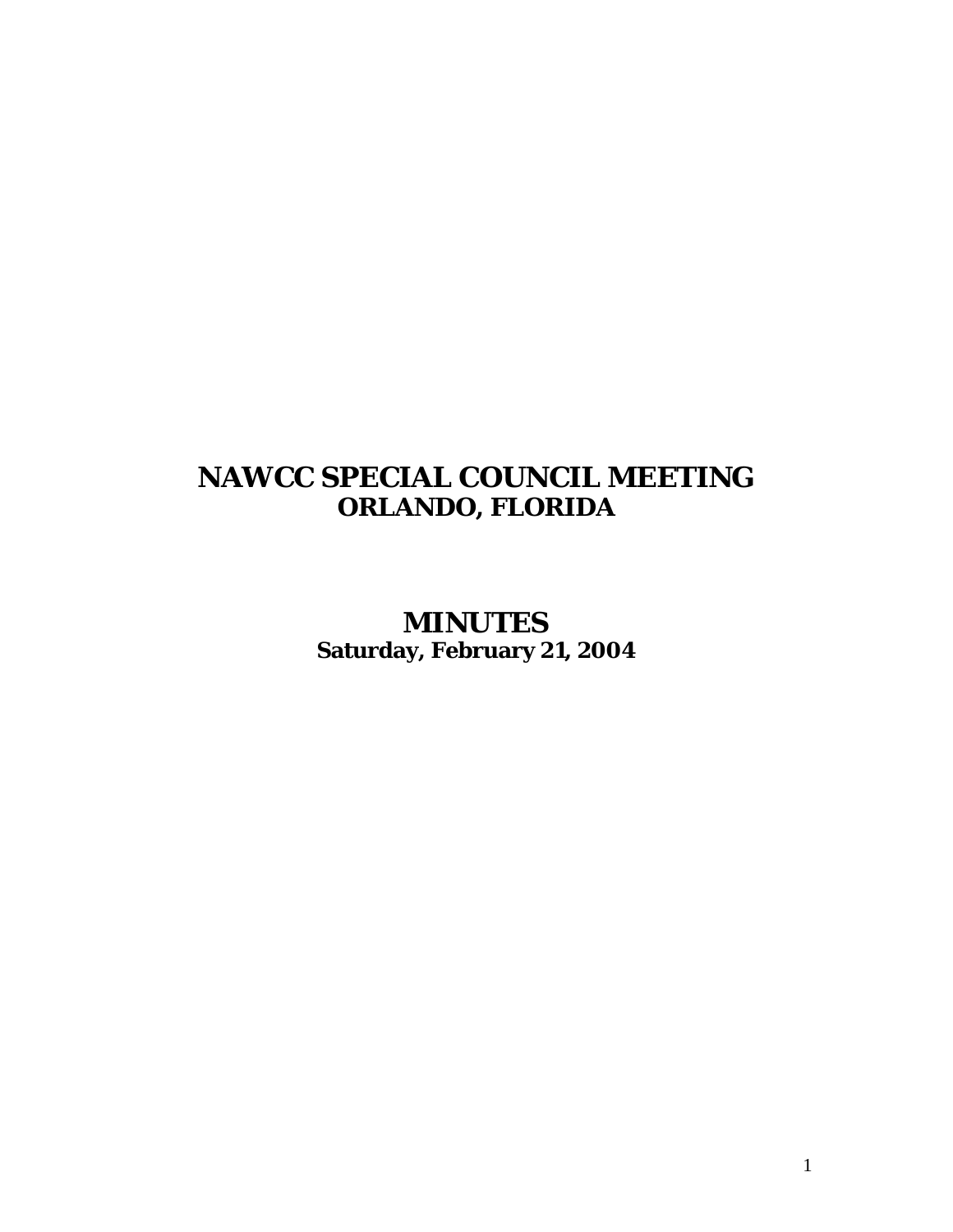#### **NOTICE OF MEETING**

Upon due notice, had and received, the Council of the National Association of Watch and Clock Collectors, Inc. met February 21, 2004 at the Marriott-Downtown Hotel, Orlando, Florida.

#### **COUNCIL MEMBERS PRESENT**

**Judy Draucker President** Hugh Overton Secretary Bill Curtin Treasurer

Bill Bryan Director Frank Del Greco Director Rochelle Gaenger Director Bill Keller Director Phil Priestley Director Mary Ann Wahlner **Director** 

John Hubby 1<sup>st</sup> Vice President Tom McIntyre 2nd Vice President

Myron Mintz Counsel, NAWCC **Connie Stuckert Executive Director** 

#### **COUNCIL MEMBERS ABSENT**

Steve Berger **Director** Steve Burgamy Director Joe Kuechle Director Leroy Wilkerson Director

Doug Cowan Immediate Past President

#### **NWCM TRUSTEES PRESENT**

| <b>Gerhard Hutter</b> | <b>Trustee</b> |
|-----------------------|----------------|
| Fred Tischler         | <b>Trustee</b> |

#### **OTHERS PRESENT FOR ALL OR PART OF THE MEETING**

Betty Brown Ex-Director

Fortunat Mueller-Maerki Chairman, NWCM Library Committee Roger Gendron NWCM Library Committee Nick Bonura Chairman, NAWCC Convention Committee Pam Tischler NAWCC FSW Program/Education **Committee**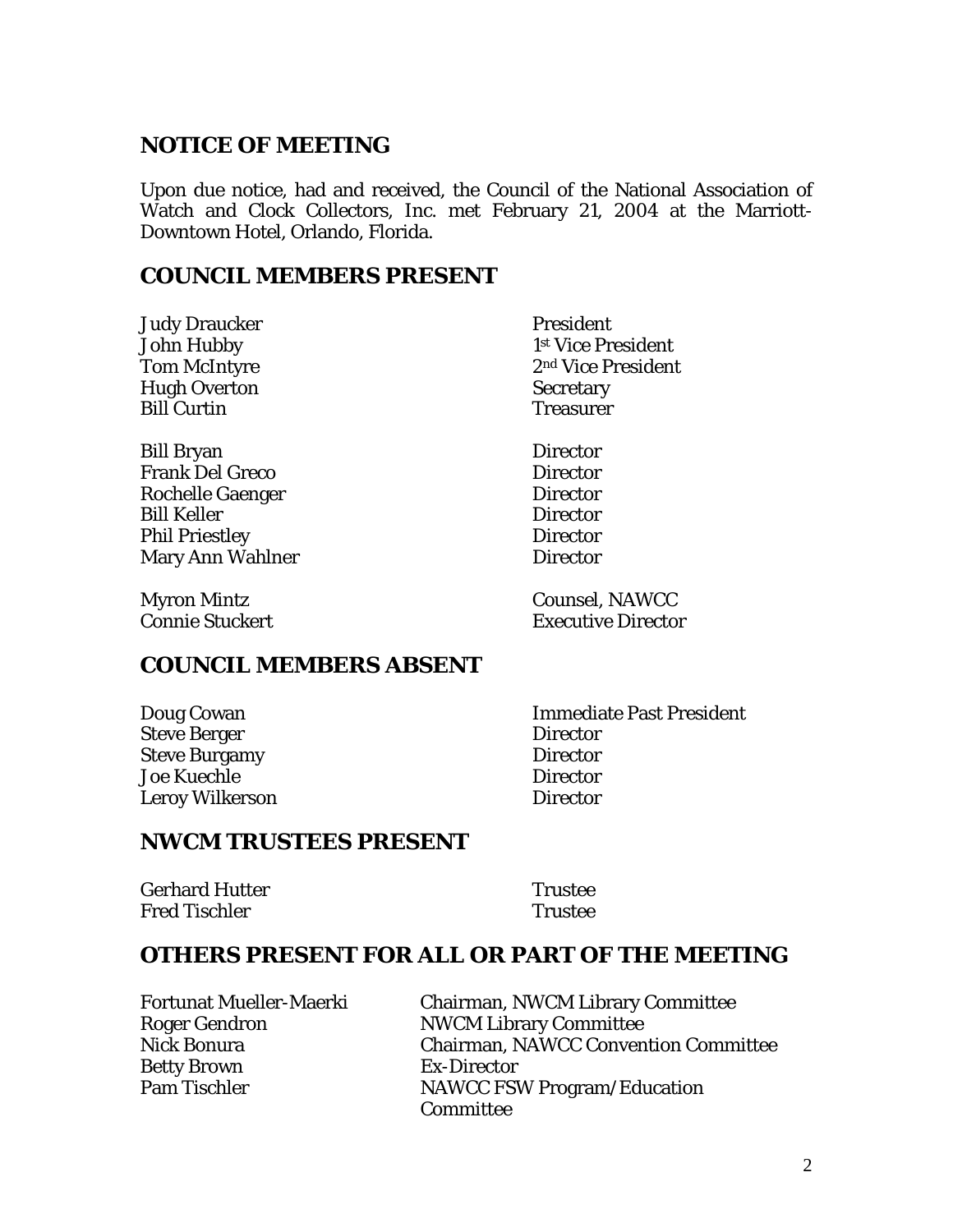| General Chairman, NAWCC 2005<br><b>National Convention</b> |
|------------------------------------------------------------|
| <b>Past President</b>                                      |
| <b>NAWCC Membership &amp; Publicity</b>                    |
| Committee                                                  |
| General Chairman, 2004 Florida                             |
| <b>Mid-Winter Regional</b>                                 |
| <b>Member</b>                                              |
| <b>Member</b>                                              |
|                                                            |

#### **CALL TO ORDER – SATURDAY, FEBRUARY 21, 2004**

With a quorum established, President Judy Draucker called the National Association of Watch and Clock Collectors, Inc. (NAWCC) Council meeting to order on Saturday, February 21, 2004 at 1:00 p.m. The President welcomed those present and set procedures for the meeting. She further stated that guests would have an opportunity to speak to the Council at the end of the meeting.

President Draucker announced for the record the absence of Immediate Past President Doug Cowan and Directors Steve Burger, Steve Burgamy, Joe Kuechle, and Leroy Wilkerson.

**MOTION:** John Hubby; Seconded by Mary Ann Wahlner: To suspend the rules at this meeting with respect to untimely agenda items in order to allow for discussion and action. Motion passed. Voting yea: Bryan, Curtin, Del Greco, Gaenger, Hubby, Keller, McIntyre, Overton, Priestley, Wahlner. Voting nay: None. Absent: Berger, Burgamy, Cowan, Kuechle, Wilkerson.

**MOTION:** John Hubby; Seconded by Rochelle Gaenger: That Council ratify the approval of minutes of the December 2003 Meeting of the Council, given by a majority in electronic meeting with waiver of 30 day notice. Motion passed. Voting yea: Bryan, Curtin, Del Greco, Gaenger, Hubby, Keller, McIntyre, Overton, Priestley, Wahlner. Voting nay: None. Absent: Berger, Burgamy, Cowan, Kuechle, Wilkerson.

# **FINANCIAL REPORT: CURTIN**

A brief financial report was given by Treasurer Bill Curtin.

# **EXECUTIVE DIRECTOR'S REPORT: STUCKERT**

Executive Director Connie Stuckert gave an update on Headquarters activities, focusing on several topics of immediate interest: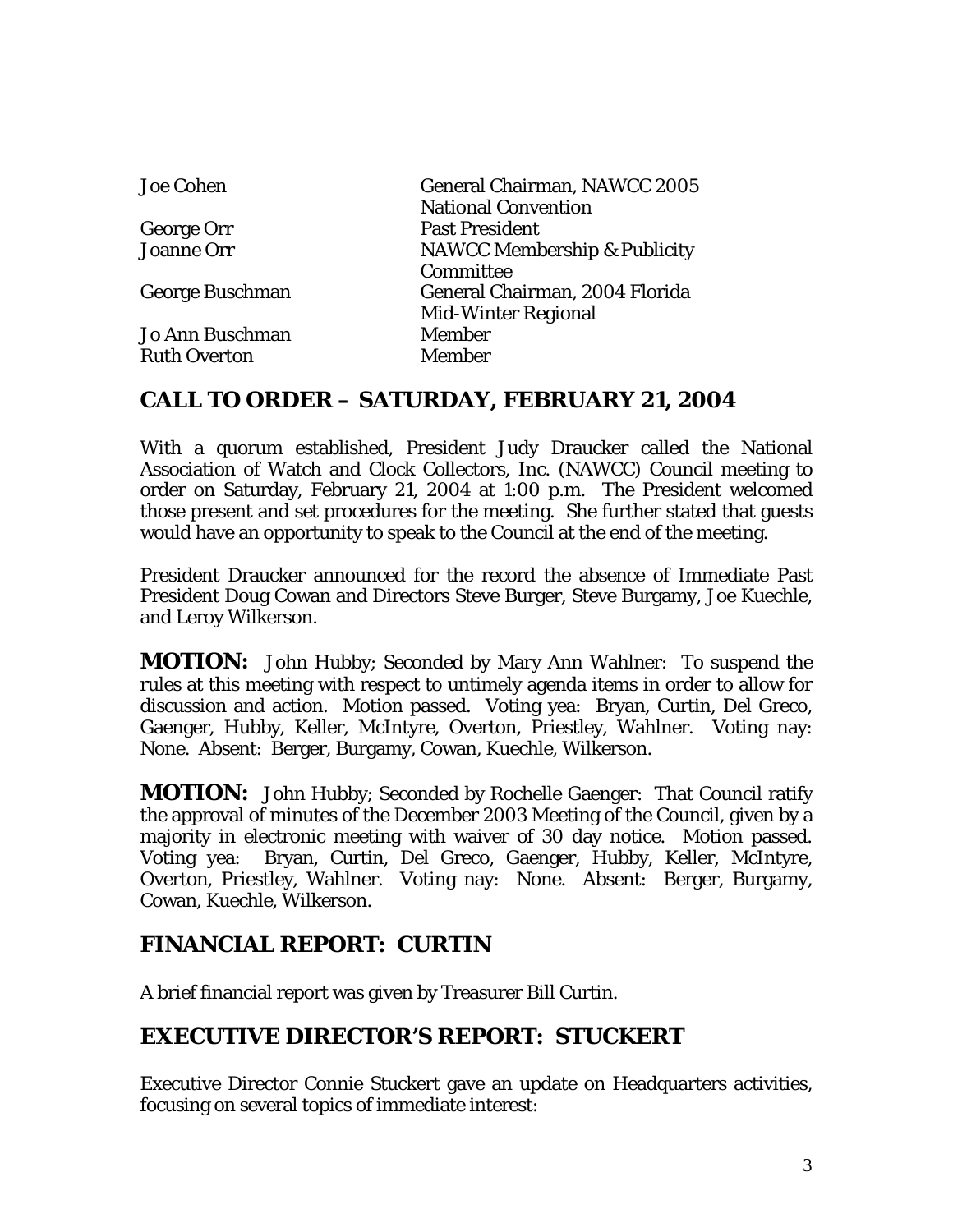\*Overall fundraising efforts for this fiscal year are well ahead of previous years, over \$173,000 being received from grants and donations. The Annual Appeal in particular showed significant improvement.

\*Roofing contractors were invited to evaluate the leak situation, all of which is occurring in the new building area. Repairs made on the older roof last year are holding well but spot repairs in the new area are not.

\*A packet of completed lesson plans for the first phase of the school educational program was distributed and discussed, noting that the development of programs that can be distributed to interested chapters for local sponsorship will be considered longer term.

\*An organization chart was distributed, showing a proposed structure to be implemented if the merger is approved.

\*A draft plan for implementing the Public Time Project was distributed. This plan envisions a high level of participation by members and chapters to ensure its success.

# **ADHOC WEB AND TECHNOLOGY REPORT: McINTYRE**

Report was advanced to motion regarding upgrade of computer systems at NAWCC Headquarters.

# **2003 NAWCC NATIONAL CONVENTION: DRAUCKER**

President Draucker provided an update on a situation regarding the Convention.

# **2003 SYMPOSIUM REPORT: HUBBY**

General Chairman John Hubby reported that total attendance for the 2003 Ward Francillon Time Symposium held in St. Louis, Mo was 75 persons. A final report of income and expenditures will be furnished pending receipt of additional invoices.

# **ETHICS COMMITTEE REPORT: DRAUCKER**

Report was referred to Ethics and Code of Conduct Task Force discussion.

# **2004 NAWCC NATIONAL CONVENTION REPORT: ORR/OVERTON**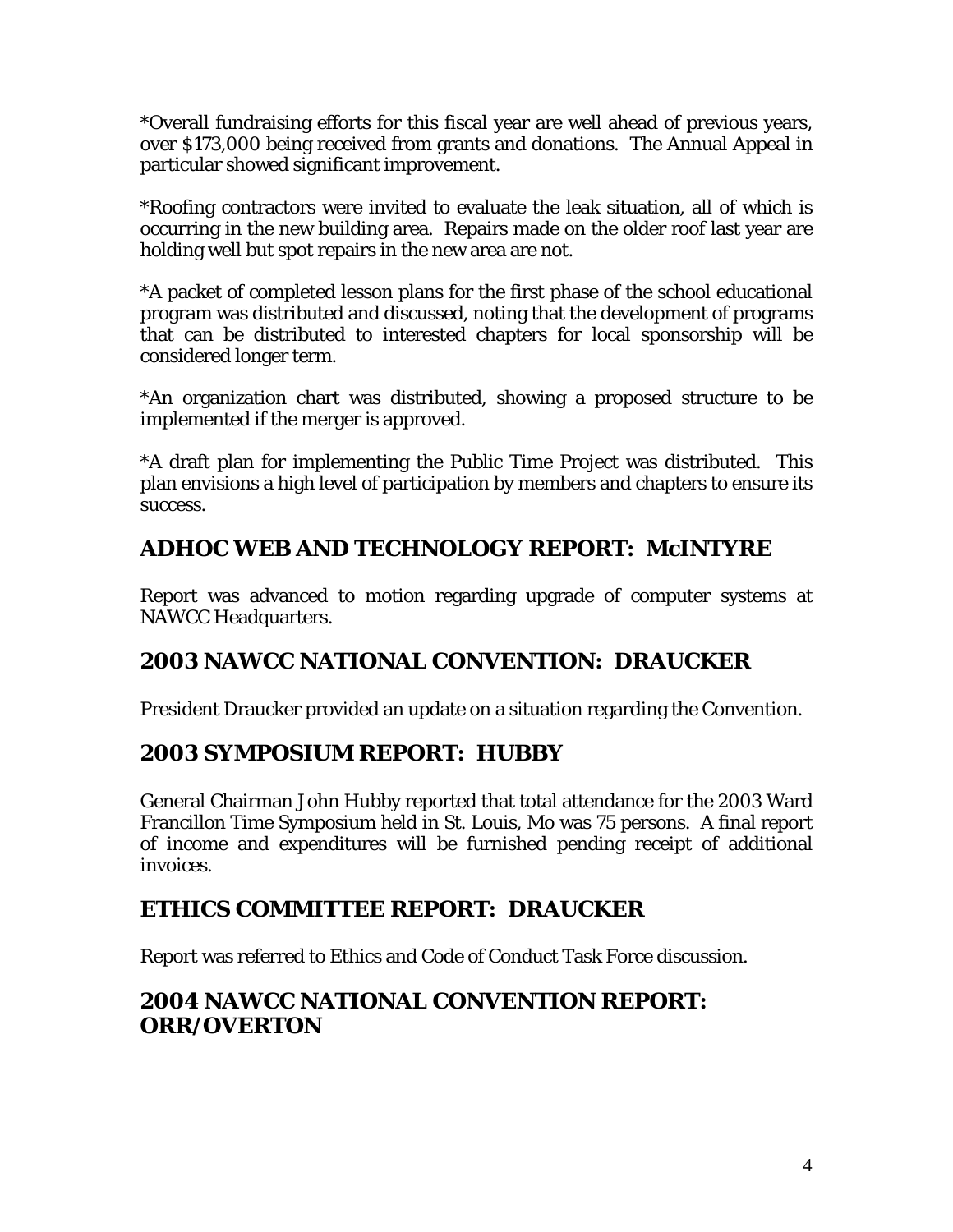General Chairman George Orr and Mart Chairman Hugh Overton gave an update on the 2004 NAWCC National Convention to be held in Oklahoma City June 30- July 4, 2004.

**MOTION:** John Hubby; Seconded by Bill Curtin: To approve the preliminary budget on a provisional basis for the 2005 NAWCC National Convention in Fort Lauderdale as revised. Motion passed. Voting yea: Bryan, Curtin, Del Greco, Gaenger, Hubby, Keller, McIntyre, Overton, Priestley, Wahlner. Voting nay: None. Absent: Berger, Burgany, Cowan, Kuechle, Wilkerson.

**MOTION:** Hugh Overton; Seconded by Mary Ann Wahlner: To recall the charter of the Heart of the North Chapter No. 127. Motion passed. Voting yea: Bryan, Curtin, Del Greco, Gaenger, Hubby, Keller, McIntyre, Overton, Priestley, Wahlner. Voting nay: None. Absent: Berger, Burgamy, Cowan, Kuechle, Wilkerson.

**MOTION:** John Hubby; Seconded by Mary Ann Wahlner: To Form an Ethics and Code of Conduct Task Force. Motion passed. Voting yea: Bryan, Curtin, Del Greco, Gaenger, Hubby, Keller, McIntyre, Overton, Priestley, Wahlner. Voting nay: None. Absent: Berger, Burgamy, Cowan, Kuechle, Wilkerson.

**MOTION:** John Hubby; Seconded by Mary Ann Wahlner: That the scope of the Ethics and Code of Conduct Task Force now be reviewed, and sub-groups or sub-committees be established at the time of appointment of members. Motion passed. Voting yea: Bryan, Curtin, Del Greco, Gaenger, Hubby, Keller, McIntyre, Overton, Priestley, Wahlner. Voting nay: None. Absent: Berger, Burgamy, Cowan, Kuechle, Wilkerson.

President Draucker excused Director Phil Priestley at 4:15 p.m.

A point of order inquiry was raised by Director Wahlner due to the presence of only five Directors, six being required by the NAWCC Bylaws.

President Draucker recessed the meeting due to a lack of a quorum and announced the meeting would reconvene in the Banquet Room at 6:45 p.m.

President Draucker announced tentative dates of June 29, 30, 2004 for Council Meeting to be held in Oklahoma City, Oklahoma.

Meeting was reconvened at 6:45 p.m. by 2nd Vice President Tom McIntyre in the Banquet Room.

A quorum was established with Director Phil Priestley rejoining the meeting. Director Joe Kuechle also joined the meeting at this time.